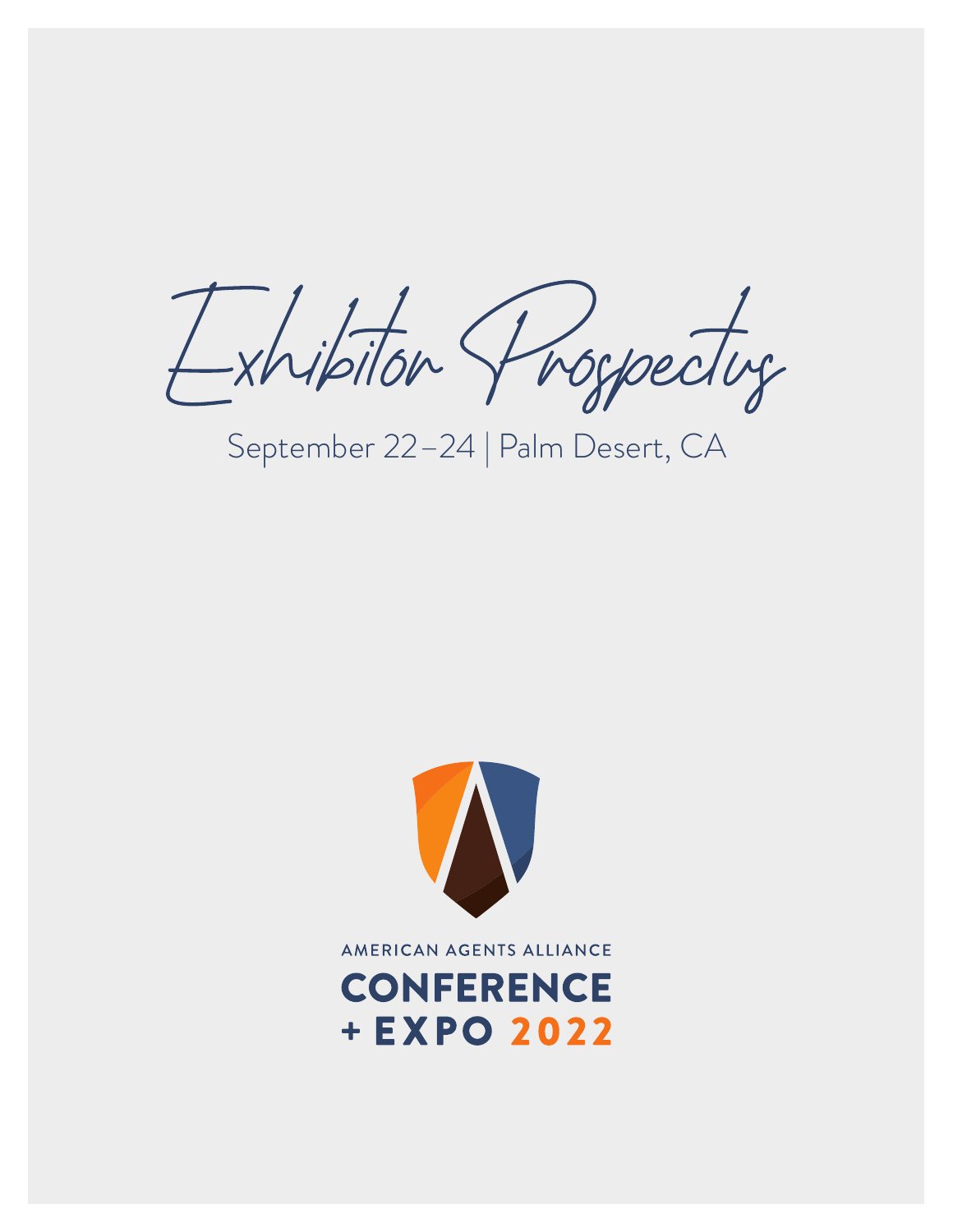# ABOUT

The American Agents Alliance, a member-driven organization since 1962, empowers independent insurance agents and brokers to thrive through advocacy, education, and networking.

The 2022 American Agents Alliance Conference & Expo is the perfect opportunity for you to connect with producers and tell them about your products and services. Be an exhibitor or sponsor at the largest P&C event in the west!

Each year we host the largest property and casualty conference in the west. Year after year this event grows and earns high marks within the industry, and is the perfect opportunity for exhibitors to build new relationships and strengthen existing ones.

This year's conference is taking place at the 4-star JW Marriott Desert Springs Resort & Spa, September 22-24, 2022. This unique conference is planned, produced and promoted in partnership with dozens of exhibitors. Its focus is simple—to educate, empower and connect independent insurance agents and brokers with some of the industry's top insurers and suppliers.

The American Agents Alliance Conference & Expo has attracted more than 1,700 insurance professionals for this special event that includes a sold out trade show floor, many hours of continuing education and workshops, our annual golf tournament, powerful keynote addresses, and an assortment of luncheons, hospitality receptions, evening social events, and much more!

#### ATTENDEE PROFILE

The American Agents Alliance Conference & Expo offers insurance agents and brokers the opportunity to obtain carrier appointments, participate in continuing education programs, network and enjoy a lively trade show floor. We are one of the only conferences that caters to property and casualty agencies, as well as health and life agents. A distinguishing feature is that our conference is primarily attended by agency principals, owners, and producers.

#### *90% of Attendees Are the Decision Makers: Agency Owners + Lead Producers*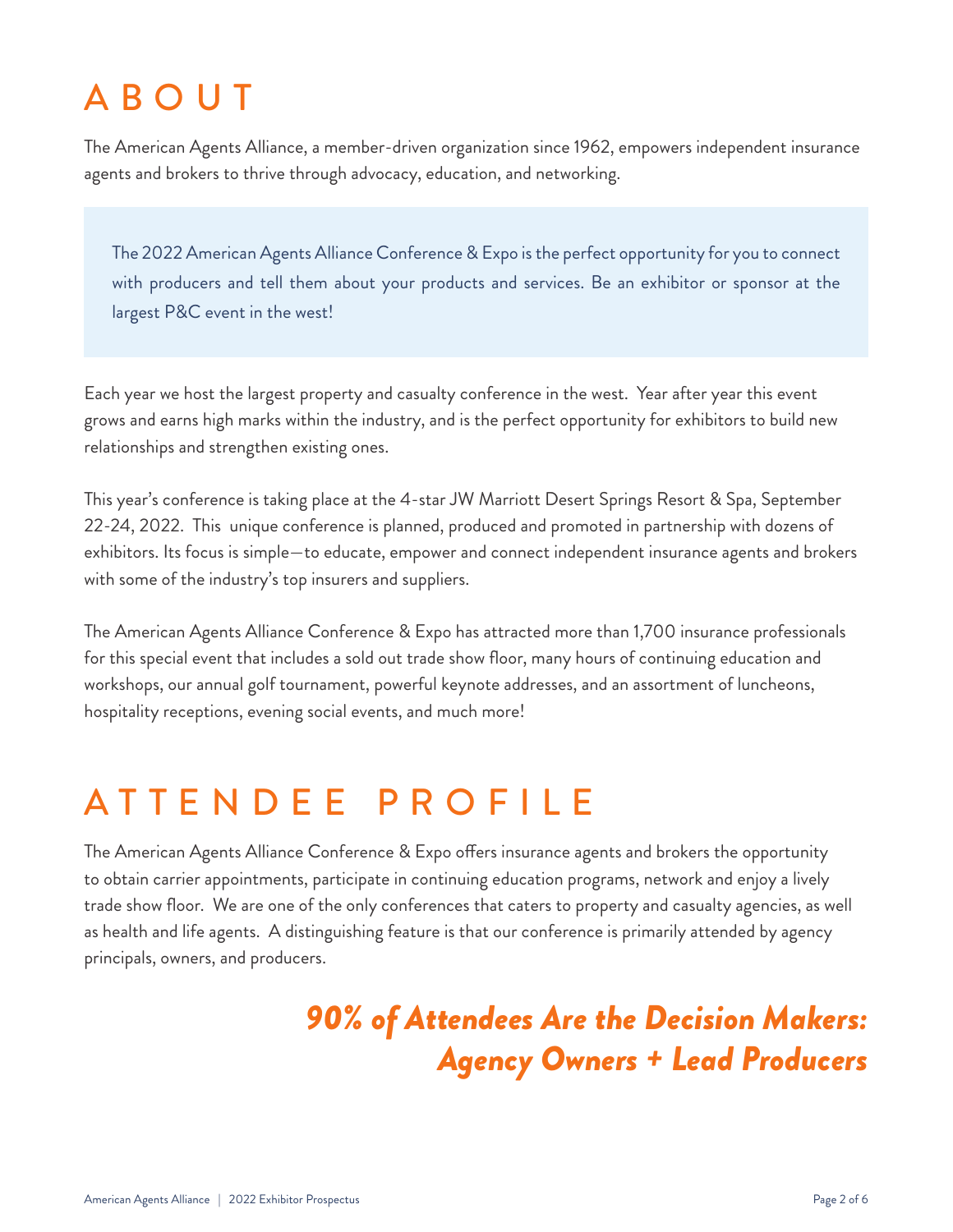## EXHIBITOR TESTIMONIALS

#### *"*

*This was one for the books!! Best show yet.*<br> **James Makela,** National Sales Manager<br>
GENERAL AGENTS ACCEPTANCE CORPORATION **James Makela,** National Sales Manager **GENERAL AGENTS ACCEPTANCE CORPORATION**

*"*

*I'd like to thank you all for all of your hard work and help throughout the process. It was my first time to be on-site for this conference and you each truly made it a* 

*pleasure. I look forward to working with you again next year! "* **Cicelyann Zoccola,** Brand Marketing Manager **KEMPER AUTO**

*"*

*All your team worked so hard. They were very personable, friendly and fun. You guys kept everything in order and were very easy to find if needed. Thank you for being so engaging and making it all happen!*<br> **Pam Meisl,** President<br> **EVOLUTION PARTNERS** 

**Pam Meisl,** President **EVOLUTION PARTNERS**

*"*

*As a first time participant to the AAA, we found great value in reaching our target clients and meeting existing ones as well. Enjoyed the events, giving us time to meet new people, share and learn more about our Industry. We will definitely add to our participation at the next conference. Great staff and well run event!* 

Everyone's efforts are greatly appreciated.<br> **Greg Mallin,** Chief Revenue Officer<br> **AGAVE Greg Mallin,** Chief Revenue Officer **AGAVE**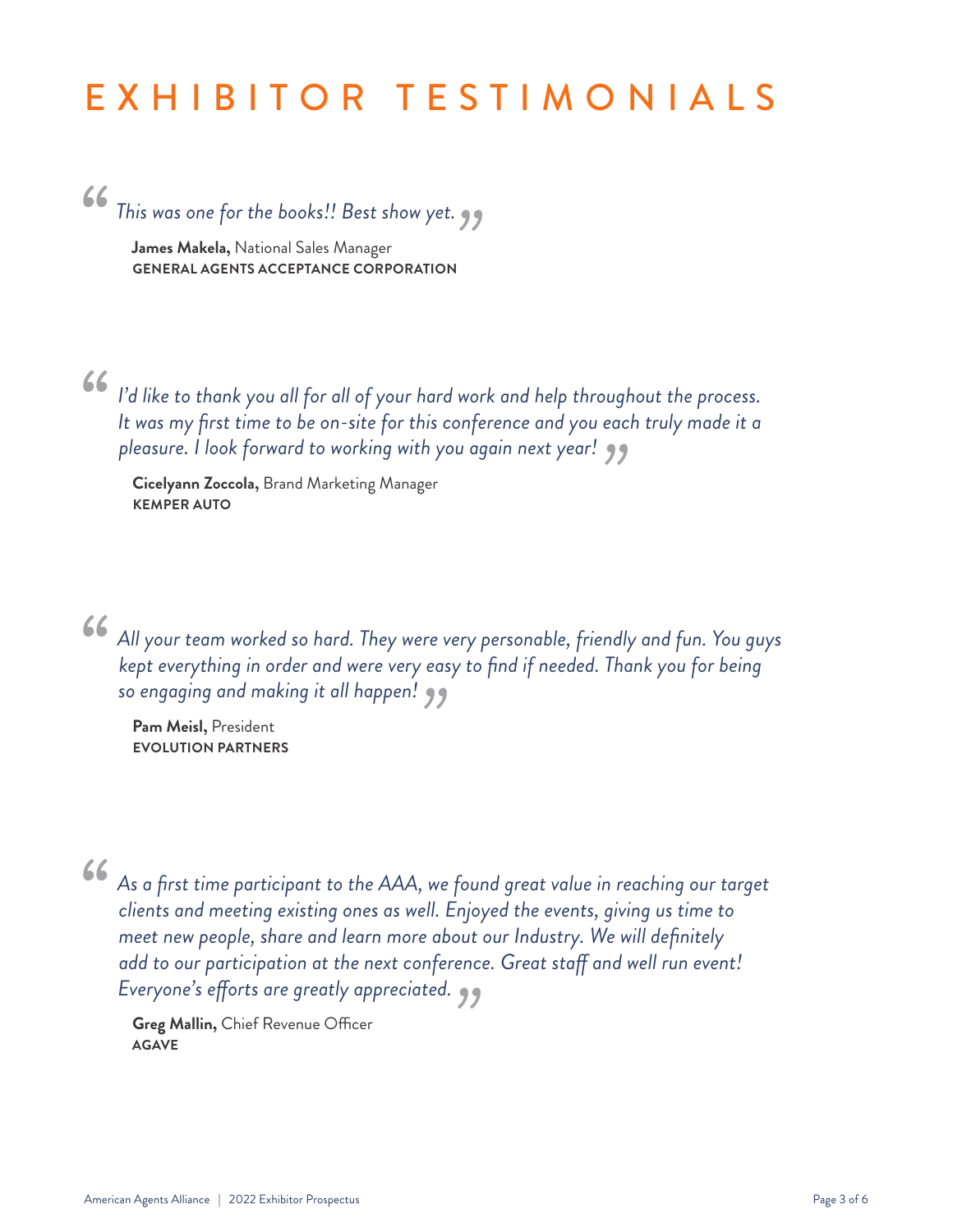# PAST EXHIBITORS

Aegis General Insurance Agency Matrix Agency Revolution AgencyZoom.com Agentero AIP - Affluent Insurance Program American Modern Insurance AmWINS Program Underwriters Anchor General Insurance Answer Financial Aon Programs Applied Underwriters Arch Insurance Group Arrowhead General Aspire General Insurance Services Assurance4You Avian Premium Finance **BBSI** Berkshire Hathaway Bigfoot Specialty Insurance Bluefire Insurance Bridger Insurance Services Brookside General Insurance **BTIS** Burns & Wilcox California Earthquake Authority CannGen Insurance Services Capital Premium Financing Careington International Corp Carnegie General Insurance Charity First Commodore Insurance Services Confie Business Services CPS Insurance Services Cypress Premium Funding **Dairyland** Datalot Dealey, Renton & Associates Double A Solutions Driven Solutions DYL ePayPolicy

Evolution Partners EZLynx FireAvert First American First Insurance Funding Foremost Insurance Francis L. Dean & Associates General Agents Acceptance Corp. Golden Bear Insurance Company Hagerty HawkSoft, Inc. IBQ Systems ICAT Imperial PFS Infinity, A Kemper Company InsureSign IPMG Insurance Brokerage, LLC Iroquois Southwest ITC-Insurance Technologies Corp. J.R. Olsen Bonds Kemper Auto Kemper Auto | Alliance United Kemper Personal Insurance Lift Local Lightspeed Voice LSI Insurance MacAfee and Edwards Inc. MAPFRE Insurance Mercury Insurance Company MexiPass International Insurance Mike Russ Schools Nation Safe Drivers National General Insurance Nations Insurance Company **NBIS** Networked Insurance Agents Nextiva, Inc. Oak Street Funding Oli Insurance Services, Inc. Omaha National Group Pacific Enterprise Bank Pacific Specialty Insurance Co.

Pennsylvania Lumbermens Phonexa Podium Prime Insurance Company Progressive Commercial Insurance Progressive Insurance ProNova Partners Pronto Insurance QuoteWizard Record Guardian Technologies, Inc. Richmont General Insurance Risk Theory, LLC Safeway Insurance Company SambaSafety Shield Commercial Insurance SIS Insurance Services South Coast Surety Staff Boom Stillwater Insurance Group Stonemark, Inc. Sun Coast General Super G Capital, LLC Superior Access Tapco Insurance Services The Greenspan Company The National Alliance Thomas V. Humphreys Top Premium Finance TRANZPAY Unifax Insurance Systems, Inc. Urban Advantage Vertafore Volta Insurance Solutions Warner Pacific Western General Workmen's Auto Insurance Worldwide Facilities LLC Wright Flood Insurance Xpress-pay YPC Media Zipwhip. Inc.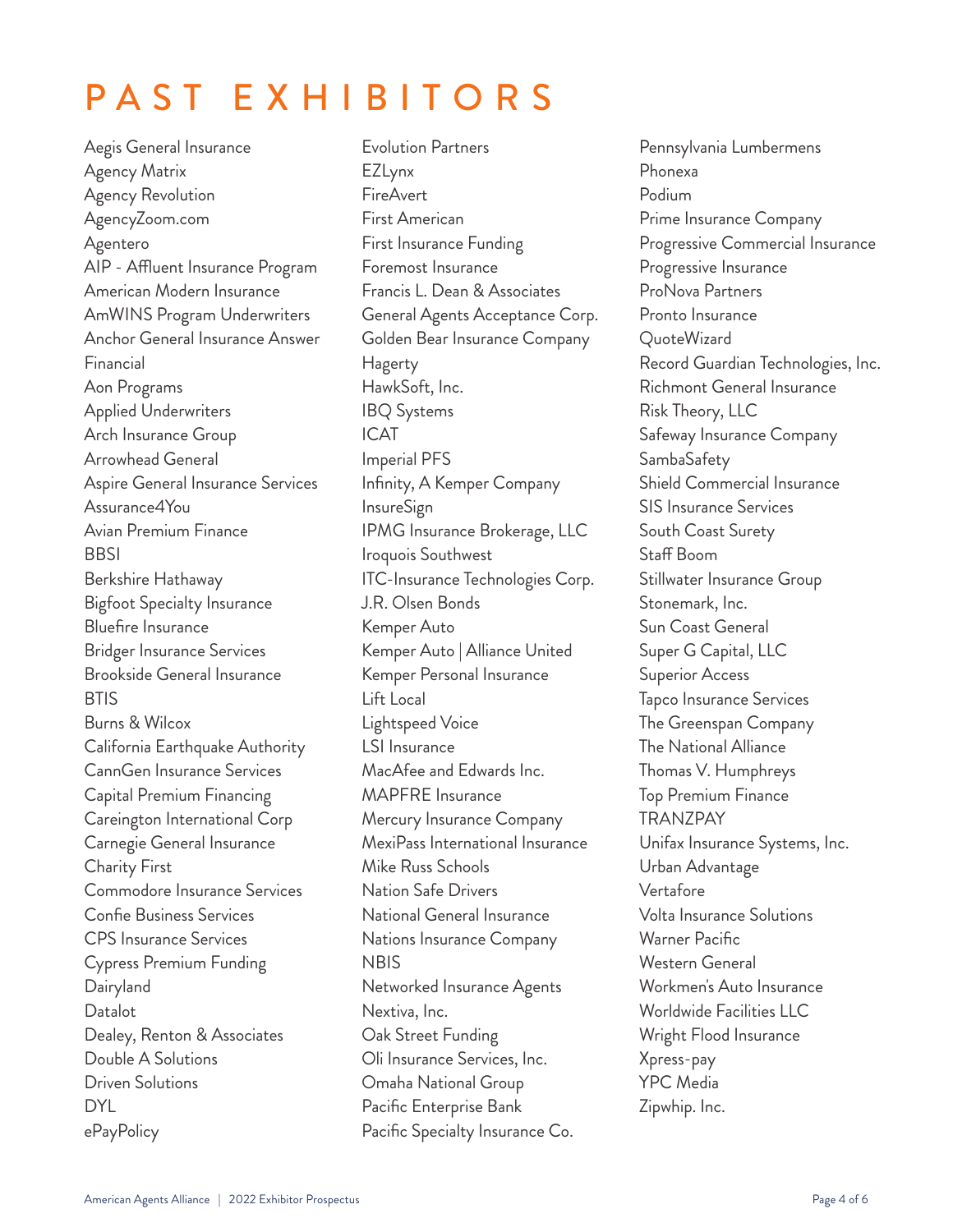### BE VISIBLE

Our conference welcomes anyone in the industry who has products and/or services they would like to market to insurance agents and brokers. This is your chance to get in front of decision makers and make your brand seen and heard.

### SPONSORSHIPS

Your participation as a sponsor of the 2022 American Agents Alliance Conference & Expo provides you with the chance to connect with the industry's top producers. The opportunities are endless and include promotions on the American Agents Alliance website, social media channels, conference signage, and conference printed program.

- Golf Tournament Sponsor
- Welcome Mixer Sponsor
- Trade Show Lunch Sponsor
- Trade Show Dessert Sponsor
- Saturday Dinner Sponsor
- Casino Night Sponsor
- Keynote Speaker Sponsor
- And More!

We offer a variety of different sponsorship levels to help you achieve your marketing objectives. Sponsors receive priority placement on the expo floor. Please contact us to discuss sponsorship opportunities.

### EXPO INFORMATION

Your professional tradeshow booth includes the following:

- Standard pipe and drape
- One (1) skirted table
- Two (2) chairs
- One (1) trash can
- One (1) 500-watt electrical power outlet
- Booth signage
- Two (2) full registration badges
- 200 lbs. of drayage